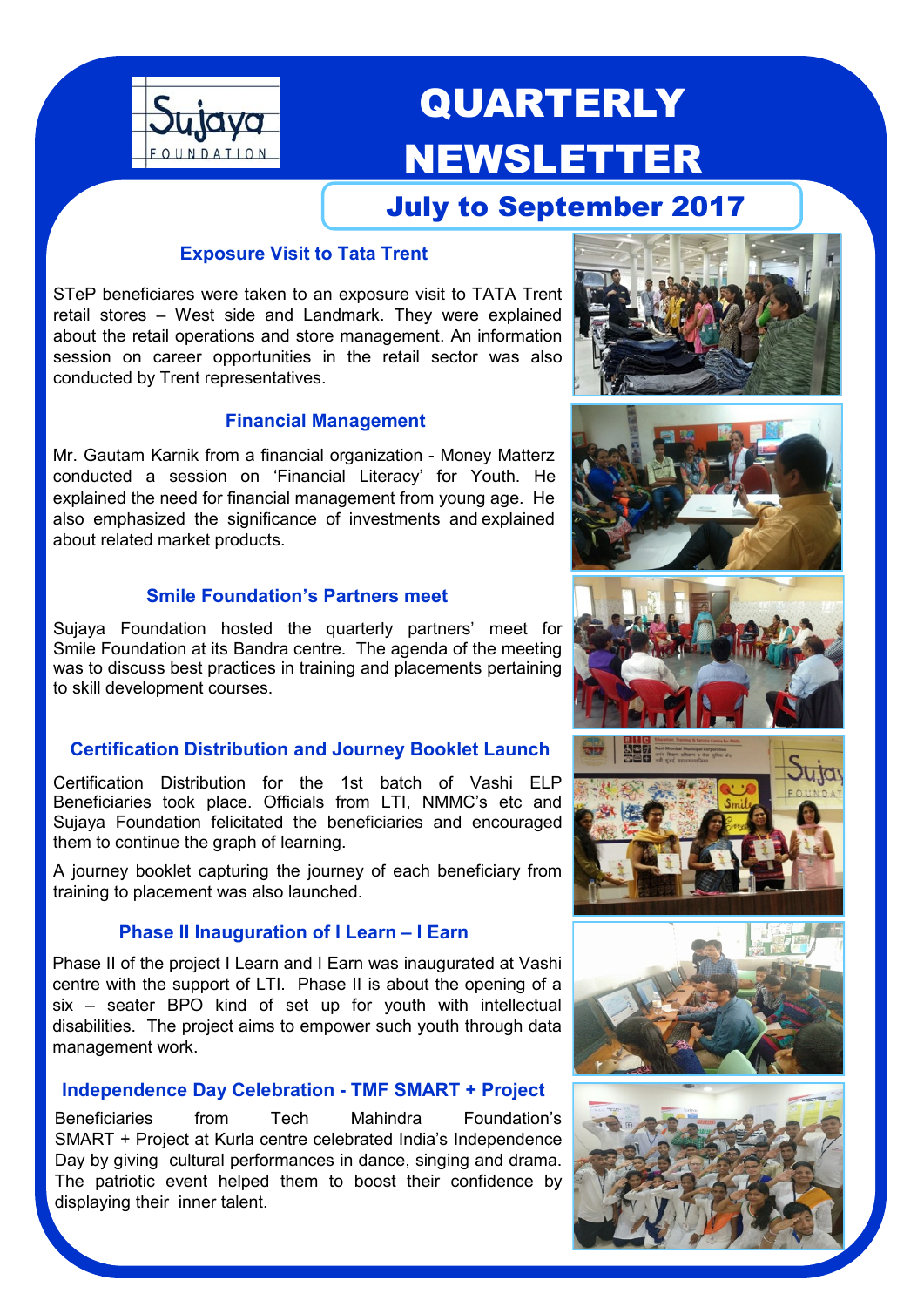

Quarterly team meeting was held at one of our Trustees - Jagdish Moorjani's office space at Citius Tech. Meeting agenda was to discuss about new projects undertaken in FY 2017-18 followed by the ongoing project updates for the first quarter.

Jumble Sale was held at Cardinal Gracias School, Bandra. Household items, gift articles and personal computers were up for sale. Entirely managed by beneficiaries from Chembur and Bandra centres, the sale gave them the first hand retail sales experience.

35 beneficiaries from all the training delivery centers gave NIIT Foundation"s basic IT Examination. All the appeared beneficiaries have successfully cleared the exam.

The first Parents meeting was conducted at Kurla centre. The parents were given a brief introduction to the SMART+ Project. The Facilitators updated the parents about the training operations pertaining to competitive government exams. The team also shared each student"s progress report.

Second batch of English Immersion Program at Patuck Gala College of Commerce and Management started in August. 36 beneficiaries have enrolled in the program. They are undergoing rigorous training in various components of English which thereby would give an impetus to their conversational skills and self confidence.



#### **Ganpati Making Workshop**

Paryavaran Dakshata Mandal, an NGO working in the field of environmental awareness, took a workshop for ELP beneficiaries on how to make Eco friendly Ganpati making. Students used their imagination and creativity and this was witnessed in their final idols.



#### **Goods and Service Tax (GST) Module**

Beneficiaries at Vashi centre underwent a training module on "Understanding GST and its implications". LTI trained the project staff on GST who in turn shared the learning's with the beneficiaries.

#### **Certificate Distribution at Panvel**

Certificate distribution ceremony was conducted for the Panvel centre beneficiaries. The beneficiaries were certified. Most of the them were home makers who shared their experience on how the skill building program helped them to build their English and Computer





#### **Staff Recreation Activity**

A Matinee movie show was organized for the entire staff of Sujaya Foundation at R-city Mall, Ghatkopar. The team bonded over cinema and popcorns!